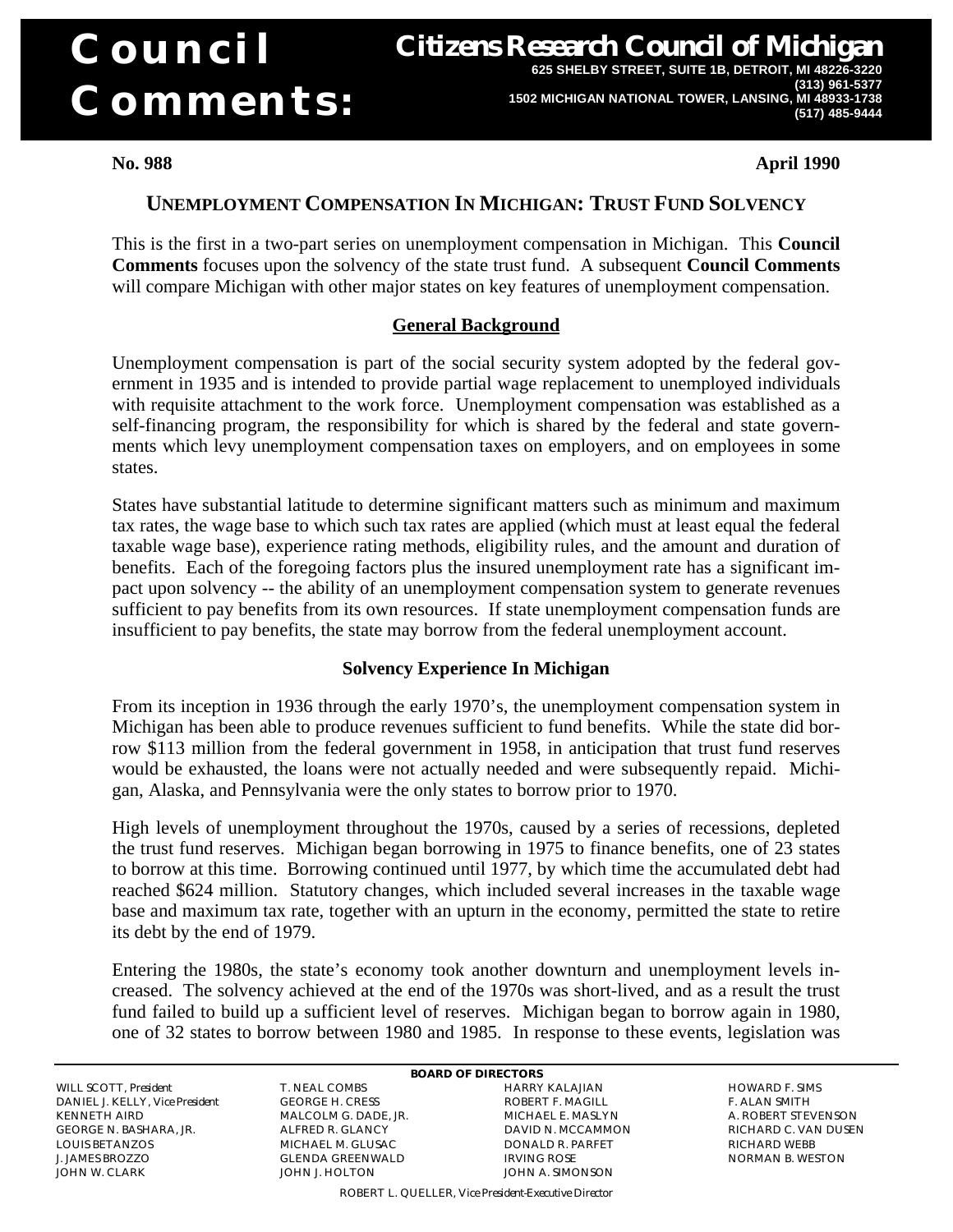passed in 1980 tightening the qualifying conditions for unemployment compensation. The improvements created through qualification tightening, however, were mitigated by further changes in this legislation which liberalized benefit levels. Borrowing continued for several years, with the debt accumulating to over \$2.3 billion in 1983.

In 1982, the state Legislature again addressed the imbalance between revenues and benefits. Several changes were made to enhance revenues, including increases in the taxable wage base and allowing tax rates to respond faster to changes in the economy. Benefits were reduced, essentially by freezing the maximum weekly benefit amount, reducing the wage replacement ratio, and tightening certain eligibility requirements. The Legislature also enacted a solvency tax on negative balance" employers to finance interest charged on federal loans after April 1, 1982. While the changes on the tax side were permanent, the majority of changes on the benefit side expired at the end of 1986.

The interest-bearing debt was repaid by the end of 1985. Since then, the state has been retiring the \$1.2 billion non-interest-bearing debt accumulated prior to 1982 through voluntary repayments from its trust fund. Payments of \$166 million in 1986, \$168 million in 1987, \$171 million in 1988, and \$179 million in 1989 has left the state with a balance of \$603 million in outstanding loans. Michigan has been able to make these voluntary payments by qualifying for a waiver of the federally-imposed penalty taxes, possible because certain criteria have been met, including the trust fund not experiencing any net decreases in solvency. While the waiver has had the salutary effect of allowing employers in this state to avoid the penalty taxes, these payments have also reduced the trust fund reserves by a commensurate amount.

While Michigan remains the only state with federal loans outstanding, it is not the only state with debt outstanding. Both Louisiana and West Virginia sold bonds to repay their federal interestbearing debt, and each instituted a special tax dedicated to servicing the bond debt. Both states substituted state debt (at lower interest rates) for the federal debt, and both are still attempting to pay off their debts.

## **The Relationship of Reserves to Trust Fund Solvency**

The unemployment compensation system in Michigan is currently solvent and has been solvent since 1985. It will remain solvent as long as it is able to fund benefits from its own resources. Haw long this is possible in Michigan is dependent on the revenues collected and the adequacy of the reserves in the trust fund. It may be argued that necessity for reserves is inversely related to the level of experience rating of the tax system, since under a highly experience-rated system an increase in benefits due to rising unemployment should trigger a corresponding increase in employer taxes and, thus, revenues to finance them. This response is not instantaneous, however. It is during the period before tax revenues are able to respond to unemployment increases that trust fund reserves are needed to fund benefits. Rising unemployment may, during this intervening period, render insolvent a system with inadequate reserves and require that benefits be financed through other means, such as borrowing. Because the experience rating in Michigan is based in part on a five-year average of chargeable benefits, the period during which tax rates respond to increases in unemployment is relatively long and, therefore, requires a significant level of trust fund reserves to avoid insolvency.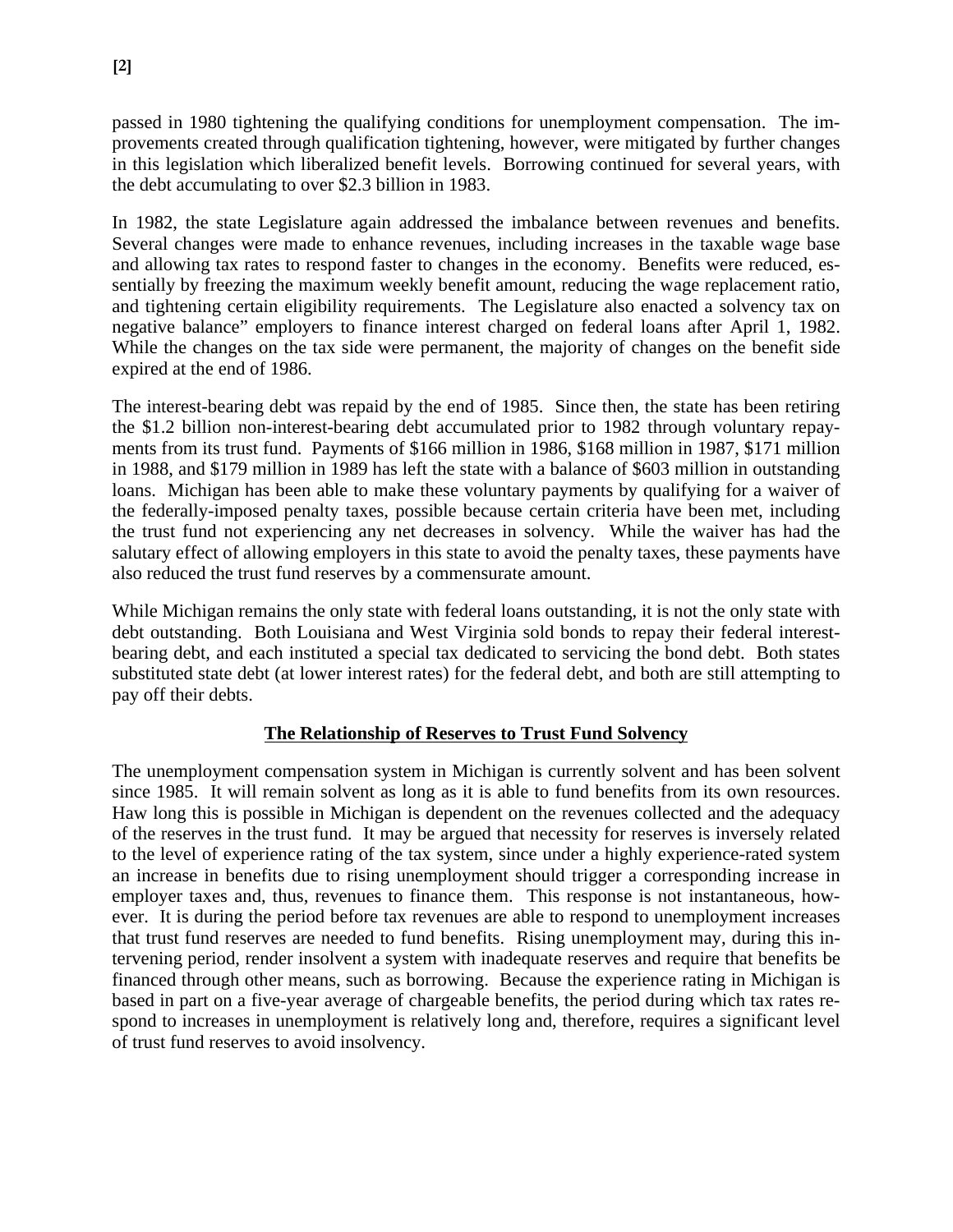#### **Adequacy of Trust Fund Reserves**

Two generally accepted measures of the adequacy of a state's unemployment compensation trust reserves are the high-cost multiple measure and the months of benefits in trust fund reserves measure, developed by the U.S. Department of Labor. It is beneficial to consider the adequacy of Michigan trust fund reserves from these two perspectives.

**High-Cost Multiple** The high-cost multiple measures how long the state's historically highestlevel benefits could be paid from its current reserves, exclusive of any outstanding debt. Michigan has a history of operating with less than optimal trust fund reserves as measured by the highcost multiple. Not since 1968 has Michigan had reserves sufficient to pay benefits for a full year, and not since 1957 have reserves been sufficient to pay benefits for 18 months. During the early 1970s, Michigan generally had about six months of reserves on hand. When solvency was regained in 1979, Michigan was able to accumulate barely enough reserves to fund a full month of benefits. It was not until 1986 that the state again had a positive high-cost multiple, which has been increasing slowly since. The current reserves in Michigan of \$1.2 billion as of December 31, 1989, are sufficient to pay a little less than six months of the state's highest recession-level benefits.

**Months of Benefits in Trust Fund** A second measure of trust fund reserve adequacy is months of dollar benefits in the trust fund. While the high-cost multiple measures how long historically high benefit levels could be paid, the months of benefits in the trust fund measures how long benefits could be paid at current levels if benefits continued at their most recent levels and no additional funds were collected. Reserves fare much better under the latter measure, with current reserves adequate to pay 15 months of benefits.

Forty-three other states currently have reserves adequate to pay at least six months of benefits and 21 of those states could pay benefits for at least a full year under the pessimistic high-cost multiple measure. Only four states and the District of Columbia rank below Michigan under the high-cost multiple measure. Similarly, only three states and the District of Columbia appear to be in as bad or worse shape than Michigan under the months of benefits in trust fund measure. Because these measures tend to show a best- and worst-case picture of the adequacy of the reserves, the actual level of benefits in reserve probably lies somewhere between these two measures. Reserves are low in Michigan relative to most other states, and no other state is using reserves to repay its debt. In light of the fact that Michigan has experienced several consecutive years of economic growth, the relative lack of reserves is a legitimate source of concern.

## **Matters Affecting Trust Fund Reserves**

Several factors account for the state trust fund's relative lack of reserves: the drop in average tax rates as a result of lower unemployment; the use of trust fund reserves for the voluntary repayment of non-interest-bearing debt; and the structural imbalance between revenues and expenditures, due to the indexing of benefits without similar treatment being given to taxes. Each of these factors is examined in more detail below.

**Average Tax Rates** Sixty percent of an employer's tax rate in Michigan is based upon benefits charged to that employer during the last five years as a percentage of that employer's taxable wages during the same period. Like the nation as a whole, Michigan has experienced relatively strong economic growth and relatively law unemployment over the past six-to-seven years. This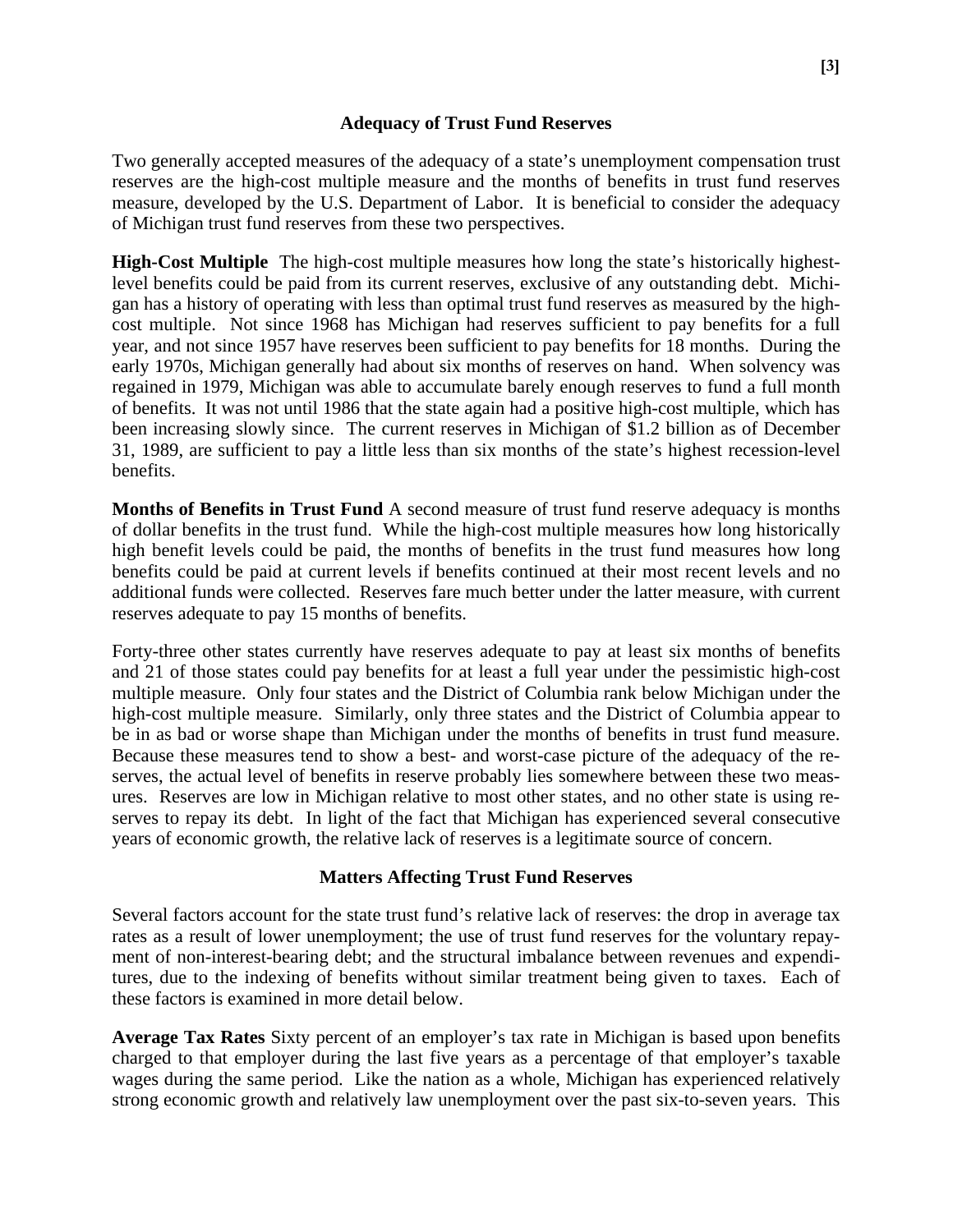economic recovery has been of long enough duration that years of high benefit payments have been replaced by years of more modest benefit payments, thus reducing average tax rates and, therefore, revenues. The average tax rate as a percent of taxable wages has been reduced from 5.7% in 1985 to 3.8% as of December 31, 1989. Lower tax rates have resulted in an absence of excess revenues available for the accumulation of reserves.

**Debt Repayment** Michigan has been retiring its non-interest-bearing debt by making voluntary payments from its trust fund. While this approach has had the salutary effect of avoiding federal penalty taxes on employers, these payments have also reduced trust fund reserves by a commensurate amount. Since 1986, these voluntary repayments have totaled \$684 million. Thus, revenue which could have served as a bulwark against future borrowing has been expended to retire existing debt.

**Structural Imbalances** Another factor accounting for the inability to maintain a significant level of reserves is the structural imbalance that exists between revenues and expenditures. The maximum weekly benefit amount is indexed to 58% of the state average weekly wage, while the taxable wage base is not indexed. This is not to suggest that the taxable wage base ought to be indexed, but merely that an imbalance exists by indexing only benefits. A public policy argument can be made that neither should be indexed and it should be a legislative responsibility to periodically review the adequacy of both benefits and taxes.

While it can be expected that benefits might exceed revenues during a recession, in general tax rates should produce revenues in excess of benefits during periods of economic recovery. However, because benefits are indexed, while revenues are not, it is conceivable that benefits could exceed revenues in periods of recovery as well, thereby limiting the ability of the system to produce reserves.

The costs to the states associated with insolvency has changed from what it was prior to the early 1980s. In the past, because of the availability of interest-free federal loans, borrowing to finance benefits during times of insolvency carried no additional costs and was not a serious concern. However, federal loans are now interest-bearing if used for more than cash-flow purposes. If the system should become insolvent in the future and require loans from the federal government, the repayment of these loans with interest will mean additional costs at a time when most employers can least afford it.

## **Policy Implications**

A degree of uncertainty exists concerning the condition of the unemployment compensation system in Michigan, due mostly to the fact that the current system is largely untested. The system has been changed in several ways from the system in place during the last recession, and since Michigan has gone through several years of economic recovery, the demands on the system have been minimal. Not until the state undergoes a period of high unemployment will this system be tested and the adequacy of the trust fund measured.

In the short-term, the system appears to be operating as well as can be expected: it is solvent; borrowing does not appear to be a need in the near future; and there are reserves available for voluntary repayments. However, in the long run, trust fund reserves may continue to be at relatively low levels; a structural imbalance threatens long-term solvency; and Michigan continues to deplete its reserves by making voluntary repayments from the trust fund. Although there are no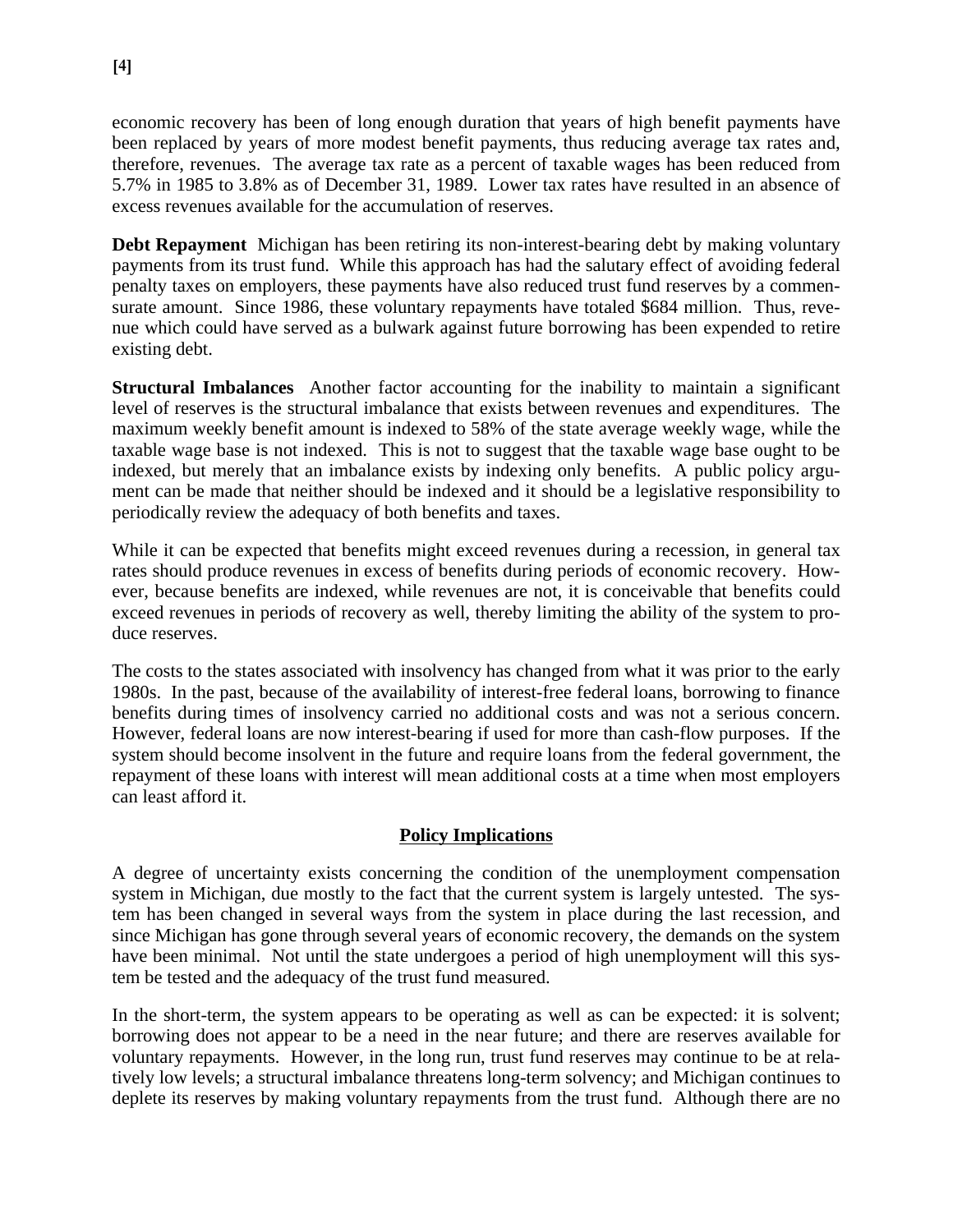immediate threats to solvency, it would seem prudent to monitor the status of these items to prevent the need to deal with them in a crisis situation.

The policy of using the trust fund for voluntary repayments might be evaluated. By applying for the waiver and using recent revenue to repay past debt, the future solvency of the system is threatened. The waiver allows employers to avoid paying the federal penalty taxes. However, if the reserves Michigan might need in the future are insufficient, the cost of borrowing could be greater than a short-term increase in employer costs associated with current payments of the penalty tax. Employers may not have the same ability to pay these additional costs in the future as they have during an economic recovery.

The structural imbalance earlier noted between revenues and benefits could be addressed. Should it be deemed important that benefits keep pace with inflation, then it would appear prudent to accord similar treatment to the taxable wage base. Alternatively, both benefits and taxes might be made subject to periodic legislative review, or made subject to changes in the solvency of the system. In Illinois and Pennsylvania, for example, there are a series of triggers in trust fund levels that adjust taxes or benefits, or both, to prevent insolvency.

Similarly, that tax rate component which is based upon a five-year rolling average of benefits as a percent of taxable wages might be examined. Many other states rely upon an average covering a shorter time frame. As a result, changes in the benefit levels have a more immediate effect upon tax rates, resulting in shorter lag times during which reserves are needed to fund benefits. States with shorter rolling averages theoretically have less need for a large accumulation of reserves. Alternatively, these states experience greater fluctuations in their tax rates.

The beneficial reasons for accumulating adequate reserves are fairly straightforward, unless it becomes the public policy of the state that benefits be financed with interest-bearing loans during times of high unemployment.

## **Future Projections**

The Michigan Employment Security Employment Commission has projected the status of the trust fund through the year 1994 based on the economic forecasting of the Research Seminar in Quantitative Economics of the University of Michigan. Assuming the continuation of present law, it is projected that the debt can be repaid by 1992, by 1994 reserves will have declined to just over \$200 million, and in every year from 1990 through 1994 unemployment benefits will be greater than employer contributions.